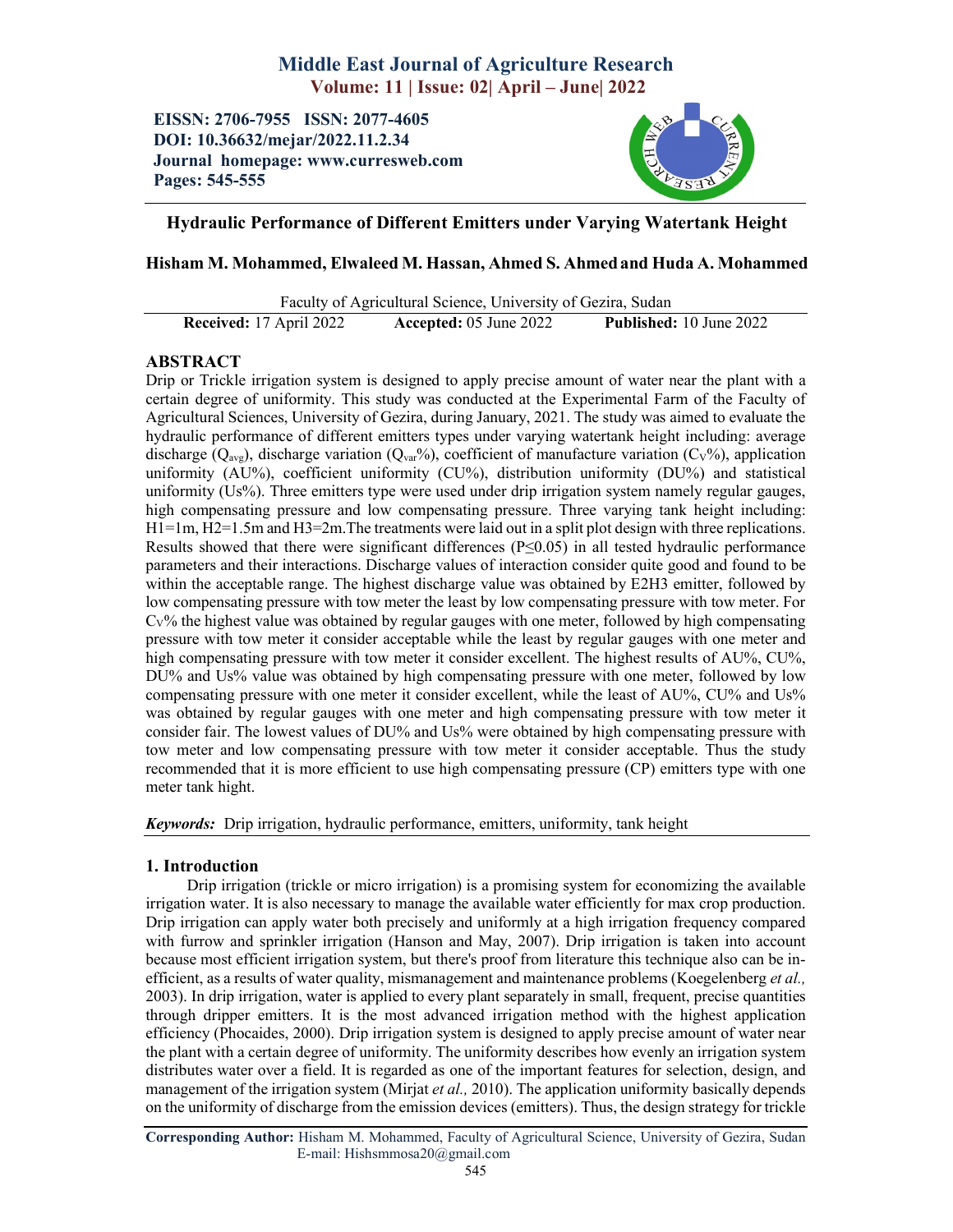irrigation systems focuses on achieving the desired emission uniformity (Keller and Bliesner, 1990). Emitter plays a crucial role in system performance and the hydraulic performance significantly affected by the optimum selection of emitters, lateral diameter and length, ideal manufacturer"s coefficient of variation  $(C_V\%)$ , and pressure variations (Bush, 2016). In drip irrigation system, water is delivered precisely through the emitters. The capacity of the emitters available within the market varies from 2 to 16 lph. These are categorized as pressure and non-pressure compensating (Sharma, 2013). Emitters also can be pressure-compensating, which suggests discharge rates remain relatively constant over a variety of pressures (Saskatchewan trickle irrigation manual, 2011). Mohamed Nour, *et al.,* (2017) tested three types of emitters have the trade names of Turbo, Octa and Burrell. Results indicated that the Turbo and the Octa types of emitters are better than the Burrell type of emitter under the three operating pressures. Elamin *et al.,* (2017) reported that the emitter types and operating pressure have profound effect on the uniformity parameters of Drip irrigation system. Hisham *et al.,* (2020) tested three types of emitters have the trade names of regular gauges (RG), high compensating pressure (HCP) and low compensating pressure (LCP). Results indicated that the RG is the best one of emitter's type because it has the highest hydraulic performance as compared other emitters in condition in Gezira state Sudan. The main objective of this work to study the performance of three types of emitters (regular gauge (RG), high pressure compensated (HPC) and low pressure compensated (LCP) under three different tank height  $(H_1=1m, H_2=1.5m$  and  $H_3=2m$ ).

## 2. Materials and Methods

Experiments were carried out during the season of 2021 at the experimental farm, University of Gezira. It lies north of Wad Medani town, Lat. 14° 06ˋ N, Long. 33° 38ˋ E and altitude of 405 masl. The soil is Vertisol, with a high CEC, a pH of 7.5 and alkaline with low permeability (Alhilo, 1996). The experiment was laid call at a split plot design with three replicates. The main objective of this work to study the performance of three types of emitters (regular gage (RG), high pressure compensated (PC) and low pressure compensated (NCP) under different watertank height ( $H_1=1$ m,  $H_2=1.5$ m and  $H_3=2$ m). Three sorts of emitters commonly utilized in Sudan were selected for the experiment. Two of them were online pressure compensating and the third emitter type was an inline. The performance parameters evaluated include: average discharge ( $Q_{avg}$ ), discharge variation ( $Q_{var}$ %), coefficient of manufacture variation  $(C_V\%)$ , application uniformity(AU%), coefficient uniformity (CU%), distribution uniformity (DU%) and statistical uniformity (Us %).

### 2.1. Discharge measurement

Average discharge rate was measured using graduated measuring cylinder, catch cans and stopwatch. The model was lifted to work for 10 minutes, and then the collected water in catch cans measured. The test was repeated three times to get the average volume in liter. The average volume divided by time, to obtain the discharge (q)  $1/hr$  (Eq. 1).

q = V/t …………………………………………………………………………………..................... (1)

Where:

 $q = Discharge (L/h)$  $V =$  Volume collected (ml)  $t =$ Time taken (hours).

# 2.2. Discharge variation (Qvar)

Flow variation is additionally a design parameter to gauge a trickle lateral design. The defining equation for flow variation is:

|  | $qvar = (qmax -$ |  |  |  |  |
|--|------------------|--|--|--|--|
|--|------------------|--|--|--|--|

Where:

qvar = Flow variation  $q$ max =maximum emitter discharge rate in system  $(l/h)$ qmin =the lowest emitter discharge rate in system (l/h)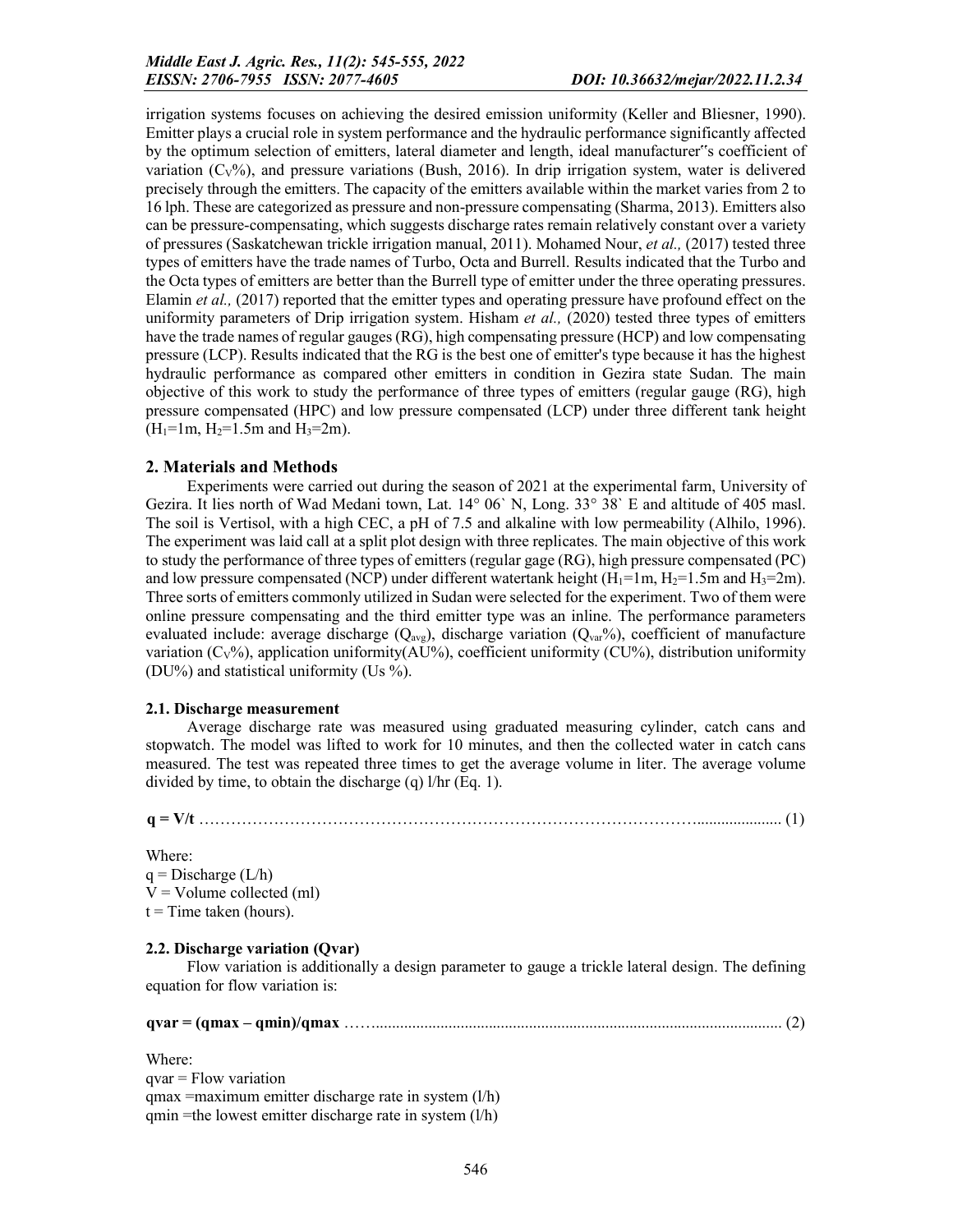General criteria for  $Q_{\text{var}}$  values are 10% or less (desirable) and 10 to 20% acceptable and greater than 25%, not acceptable (Guguloth, 2016).

## 2.3. Coefficient of manufacture variation (CV %)

The CV can be calculated, using the following formula (Burt and Styles, 2007).

|--|--|

Keller and Bliesner (1990) represented localized irrigation sub-units classification according to coefficient of variations as presented in Table (1).

Table 1: Classification of coefficient of variation

| Coefficient of variation, Cv | <b>Classification</b> |
|------------------------------|-----------------------|
| > 0.4                        | Unacceptable          |
| $0.4 - 0.3$                  | Low                   |
| $0.3 - 0.2$                  | Acceptable            |
| $0.2 - 0.1$                  | Very good             |
| $\leq 0.1$                   | Excellent             |

### 2.4. Application uniformity (AU %)

Equation (4) was wont to calculate water application uniformity (AU), where it depends on the uniformity of water discharge. This equation also gives information on how water distributed efficiently in the field (Jusoh *et al.,* 2020).

AU% = (1.0 − Cv)×100 …………………………………………………………………….……….(4)

Water application uniformity obtained was compared with the general criteria for uniformity value as depicted in Table 2.

Table 2: Percentage of application uniformity (AU %) and its corresponding classification

| AU(%)     | <b>Classification</b> |
|-----------|-----------------------|
| < 60      | Unacceptable          |
| $70 - 65$ | Poor                  |
| 80-75     | Fair                  |
| 90-85     | Good                  |
| 100-95    | Excellent             |

# 2.5. Uniformity coefficient (CU %)

One of the widely used CU is Christiansen uniformity coefficient. Uniformity coefficients of emitters were tested using the Christiansen, s formula (1942). It gives the knowledge that how efficiently water is distributed within the field.

Where:

 $CU = Uniformity coefficient (%)$ ,

 $Sd =$  Standard deviation of observations,

 $V_{\text{avg}}$  = Average volume collected.

The coefficient of uniformities and classifications is presented by (ASABE standards EP458, 1999) in Table 3.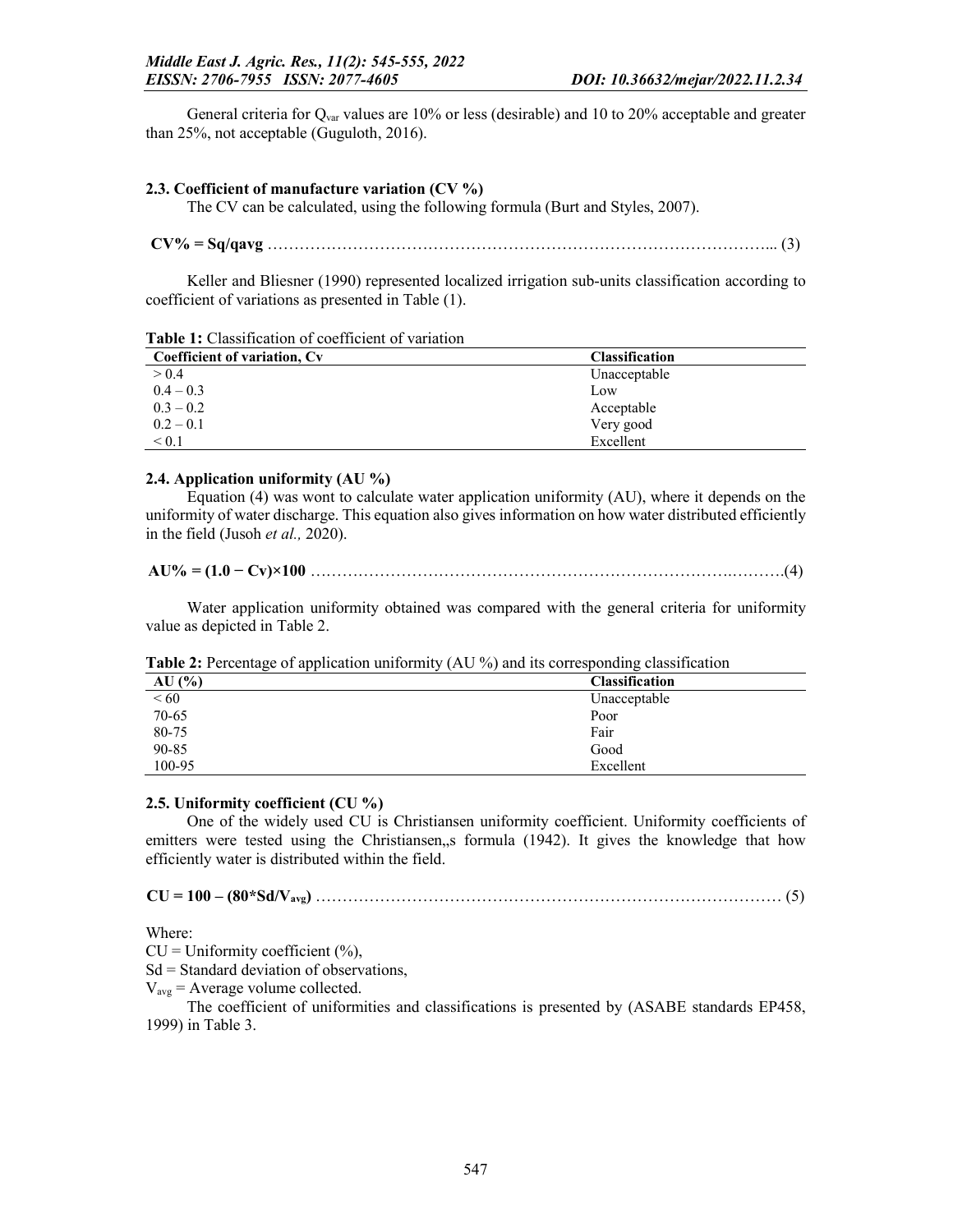| <b>Table 5:</b> Classification standards of uniformity cocriticities |                       |  |
|----------------------------------------------------------------------|-----------------------|--|
| Uniformity coefficient, CU (%)                                       | <b>Classification</b> |  |
| Above $90\%$                                                         | Excellent             |  |
| $90 - 80\%$                                                          | Good                  |  |
| $80 - 70\%$                                                          | Fair                  |  |
| $70 - 60\%$                                                          | Poor                  |  |
| Below $60\%$                                                         | Unacceptable          |  |

# Table 3: Classification/standards of uniformity coefficient

# 2.6. Distribution uniformity (DU)

Distribution uniformity (DU) was computed consistent with Keller and Karmeli (1974):

| $DU($ %) |  |  |  |
|----------|--|--|--|
|----------|--|--|--|

Where:

 $q_{avg25\%}$  = mean of the lowest 0.25 of emitter discharge.

 $q$  = average emitter flow rate (L/h).

According to Merriam and Keller (1978), the classifications of distribution uniformities are expressed in Table 4.

| Eu $(\%$    | <b>Classification Merriam and Keller (1978)</b> |  |
|-------------|-------------------------------------------------|--|
| $<70\%$     | Poor                                            |  |
| $70 - 80\%$ | Acceptable                                      |  |
| $80 - 86\%$ | Good                                            |  |
| $86 - 90\%$ | Good                                            |  |
| $90 - 94\%$ | Excellent                                       |  |
| $>94\%$     | Excellent                                       |  |

# Table 4: Classifications of emission uniformity

# 2.7. Statistical uniformity (Us %)

Statistical uniformity between the emitters is determined by Eq. (7) (Bralts and Kesner 1983).

Us= 100 (1 – Sq/q¯) ………………………………………………………………………………….(7)

#### Where:

Us= statistical uniformity  $(\%)$ 

Vq = overall change in emitters discharge

 $Sq = standard deviation of emitters discharge (l/h)$ 

Statistical uniformity is evaluated according to ASAE (2003) based on the classification criterion presented in Table 5.

|           | _                     |  |
|-----------|-----------------------|--|
| Us (%)    | <b>Classification</b> |  |
| < 60      | Un acceptable         |  |
| $60 - 70$ | Poor                  |  |
| $70 - 80$ | Acceptable            |  |
| $80 - 90$ | Good                  |  |
| >90       | Excellent             |  |

Table 5: System classification according to statistical uniformity values

# 2.8. Statistical analysis

Analysis of variance appropriate for split plot design was applied by using Statistics.8 programme.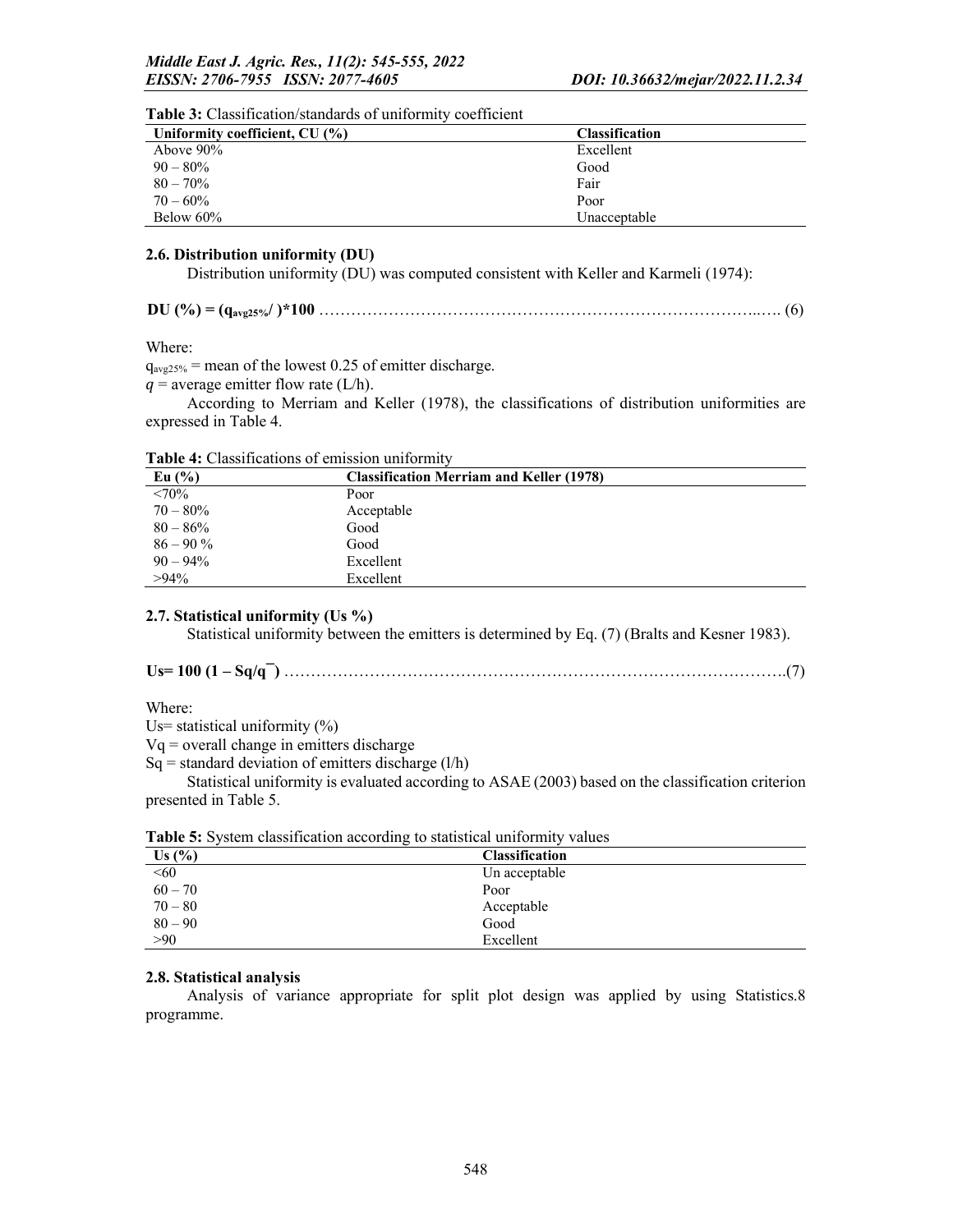# 3. Results and Discussion

# 3.1. Discharge (l/h)

Discharge  $(1/h)$  of the three emitter"s type and watertank height were shown in Fig.  $(1)$ . There were differences in discharge (l/h) among emitters type. From this Figure it is seen that regular gauges (RG) and high compensating pressure (CP) emitter discharge had a same trend. Discharge rates from the emitters ranged between 3.9 and 8.2 L/h. The highest discharge value was obtained by low compensating pressure (NCP) emitter, followed by (CP) the least by (RG).This result may be due to the fact that inline emitter type (RG) is sensitive to clogging. Hezarjaribi *et al.,* (2008) and Manisha and Tripathi (2015) stated that the discharge flow rate of emitter is increased when the increase of the pressure means the pressure directly affected the discharge rate of emitter. Also, Mofoke *et al.,* (2004) stated that the overall variability in discharge might be attributed to major and minor losses occurring at the delivery pipe joints and fittings right from the supply tank to the emitters.



Fig. 1: Discharge (l/h) of the three emitter"s type under three different tank height

# 3.2. Discharge variation  $(O_{var})$

Average discharge variation ( $Q_{var}$ ) was significantly (P≤0.05) influenced by the emitter"s type and watertank height (Table 1). RG emitter "s had significantly lower  $Q_{\text{var}}$  than CP and NCP. The general criteria  $Q_{\text{var}}$  values are  $\leq 10\%$ , desirable; 10-20%, acceptable; and > 20% is not acceptable. The overall performance description for discharge variation was acceptable for all emitter"s type. Manisha and Tripathi (2015) stated that the coefficient of variation is increased when the pressure is decreased means the pressure directly affected the discharge rate of emitter. The effects of watertank height on discharge variation were significant (P≤0.05). The highest discharge variation was obtained by H3, followed by H2 and the least by H1 (Table 1).

| <b>Treatments</b> | Q <sub>var</sub>  | <b>Classification</b> | Сv      | <b>Classification</b> |
|-------------------|-------------------|-----------------------|---------|-----------------------|
| E1                | 0.14c             | Acceptable            | 0.186a  | Very good             |
| E <sub>2</sub>    | 0.15 <sub>b</sub> | Acceptable            | 0.162c  | Very good             |
| E3                | 0.16a             | Acceptable            | 0.167 b | Very good             |
| $CV\%$            | 0.71              |                       | 1.12    |                       |
| $SE\pm$           | 0.0013            |                       | 0.008   |                       |
| Sig. L            | **                |                       | $***$   |                       |
| H1                | 0.149c            | Acceptable            | 0.129c  | Very good             |
| H2                | 0.151 b           | Acceptable            | 0.183 b | Very good             |
| H3                | 0.159a            | Acceptable            | 0.203a  | Acceptable            |
| $CV\%$            | 0.29              |                       | 1.10    |                       |
| $SE\pm$           | 0.0055            |                       | 0.007   |                       |
| Sig. L            | **                |                       | $***$   |                       |

Table 1: Effect of emitter's type and tank hieght on coefficient of variation and coefficient of variation

The interaction effects between emitters type and watertank heights on discharge variation were significant (Table 2). Results showed that E1\*H3 recorded the lowest discharge variation, whereas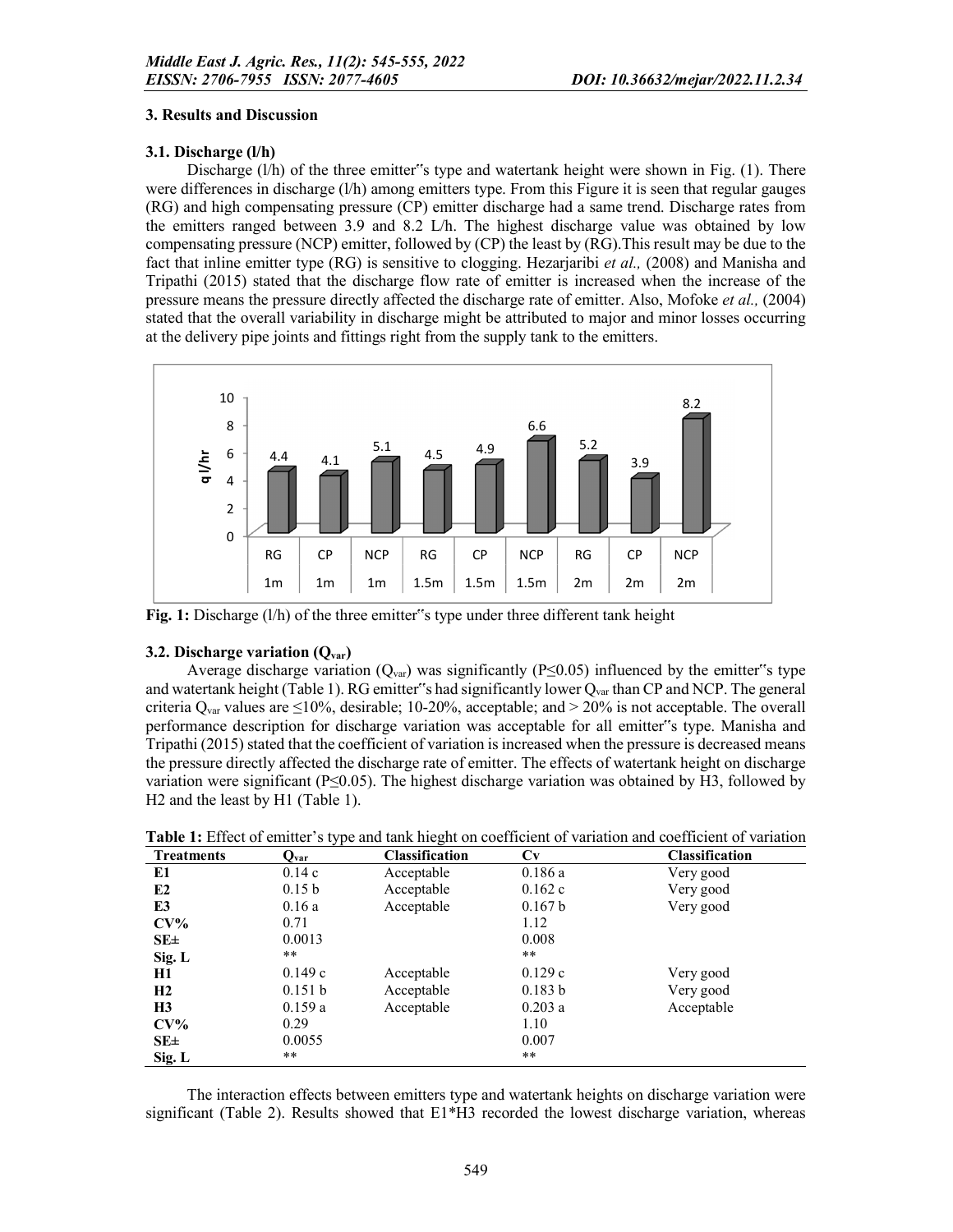E2\*H3 recorded the highest value. The overall performance description for discharge variation was acceptable.

## 3.3. Manufactures Coefficient of variation  $(C_V \%)$

To decide whether the system was excellent, good and marginal, it was necessary to determine the manufactures coefficient of variation (Pragna *et al.,* 2017). The coefficient of variation was significantly  $(P \le 0.05)$  affected by the emitters type and watertank height (Table 1). The effect of emitters type and watertank height treatments on coefficient of variation is shown in Table 3. There were significant differences (P≤0.05) among emitters type treatments. The highest values were obtained by E1 (0.186), followed by E3 (0.167) and the lowest by E2 (0.162). The classification of all treatments of emitters type were found to be less than 20 % were very good. The effect of tank height on coefficient of variation was significant differences (P≤0.05). The highest values of coefficient of variation by emitters were obtained by H3 (0.203), followed by H2 (0.183) and the lowest by H1 (0.129). The classification of tank height H1, H2 and H3 were very good, very good and acceptable, respectively.

The interaction effects of watertank height and emitters type on coefficient of variation were significant ( $P \le 0.05$ ) Table 2. The highest values were obtained by E1H1 (0.26), followed by E2H3 (0.25) and the lowest by E2H1 (0.053) followed by E3H1 (0.074). These results were in line with those obtained by Halil *et al.,* (2004) who found that non-compensating emitters widely used in the region had very high manufacturer"s variations that are classified as unacceptable. Also, Muharrem *et al.,*  (2010) determined that emitter coefficient of variation varied in the ranges of 0.43 and 0.63, 0.43 and 0.69, 0.48 and 0.58, 0.56 and 0.73 for unused emitters, for one year, for 2 years and for 3 years used emitters.

|                   | 000 - 1110 - 1011 - 1011 - 1011 - 1011 - 112 |                       |        |                       |
|-------------------|----------------------------------------------|-----------------------|--------|-----------------------|
| <b>Treatments</b> | Ovar                                         | <b>Classification</b> | Cv     | <b>Classification</b> |
| $E1*H1$           | 0.167                                        | Acceptable            | 0.2605 | Acceptable            |
| $E1*H2$           | 0.140                                        | Acceptable            | 0.1635 | Very good             |
| $E1*H3$           | 0.116                                        | Acceptable            | 0.1345 | Very good             |
| $E2*H1$           | 0.124                                        | Acceptable            | 0.0530 | Excellent             |
| $E2*H2$           | 0.147                                        | Acceptable            | 0.1830 | Very good             |
| $E2*H3$           | 0.188                                        | Acceptable            | 0.2515 | Acceptable            |
| $E3*H1$           | 0.161                                        | Acceptable            | 0.0740 | Excellent             |
| $E3*H2$           | 0.161                                        | Acceptable            | 0.2035 | Very good             |
| $E3*H3$           | 0.171                                        | Acceptable            | 0.2245 | Acceptable            |
| $SE \pm$          | 0.01                                         |                       | 0.0013 |                       |
| Sig. L            | **                                           |                       | **     |                       |

Table 2: Effect of interaction between emitter's type and tank height on discharge variation and coefficient of variation

N.S= not significant, \*and\*\* significantly different at 0.05 and 0.01 probability levels, respectively. E1=RG emitters, E2= CP emitters, E3= NCP emitters, H1=1m height, H2=1.5m height H3= 2m height

### 3.4. Application uniformity (AU %)

Application uniformity was significantly  $(P \le 0.05)$  affected by emitters type and watertank height (Table 3). The highest application uniformity value of 83.8% (Good) was observed at E2 and the lowest application uniformity value of 81.4 (Good) was observed at E1. The classification of all emitters type were found to be good.Water application uniformity express how evenly the uniformity of water is spread over the irrigated area used. Similar result obtained by Ali and Talukder (2008) who tested the performance of a drip irrigation system and located that average uniformity for drip irrigation system under the greenhouse was 80%. Also, Asif *et al.,* (2015) reported that application uniformity was depending on the manufacturing variation in emitters and pressure variation in the system due to pipe friction and elevation changes. Watertank hieght, on the other hand, showed highly significant ( $P \le 0.01$ ) differences in on uniformity coefficient. The largest uniformity coefficient was obtained by H1, followed by H2 and the least by H3. The classification of H1,H2 and H3 were found good, good and fair, respectively.

The interaction effects of emitters type and watertank height treatments on application uniformity were significant (P $\leq 0.01$ ) Table 3. Results indicated that E2\*H1 gave highest uniformity coefficient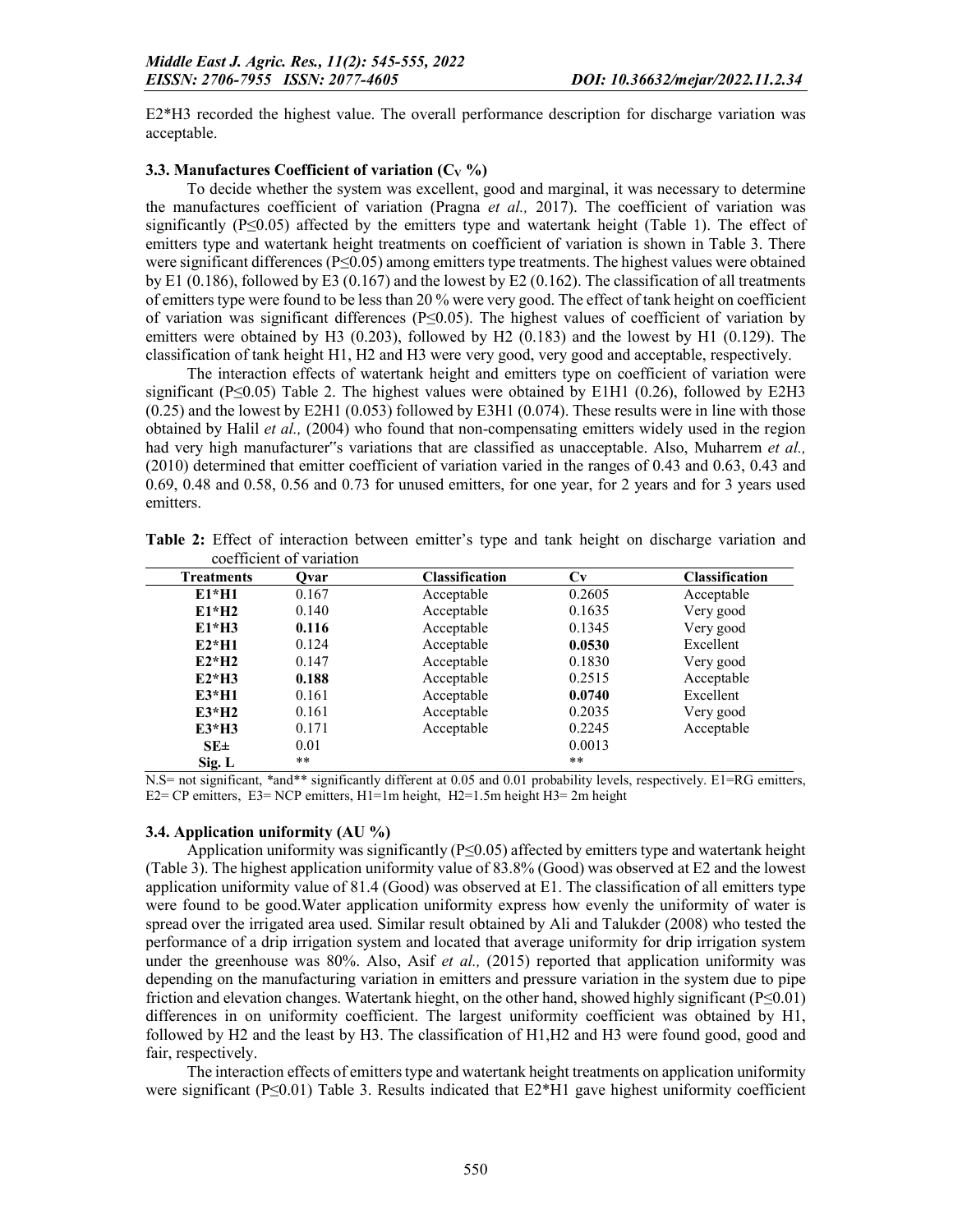followed by E3\*H1, the classification was excellent. On the other hand, E1\*H1 produced the lowest uniformity coefficient followed by E3\*H3, the classification was fair.

| <b>Treatments</b> | $\cdot$ $\cdot$<br>AU% | ັ<br>. .<br><b>Classification</b> | $\checkmark$<br>$CU\%$ | $\checkmark$<br><b>Classification</b> |
|-------------------|------------------------|-----------------------------------|------------------------|---------------------------------------|
| E1                | 81.4 a                 | Good                              | 84.6 c                 | Good                                  |
| E2                | 83.8 c                 | Good                              | 86.6 a                 | Good                                  |
| E3                | 83.3 <sub>b</sub>      | Good                              | 86 b                   | Good                                  |
| $CV\%$            | 1.12                   |                                   | 0.10                   |                                       |
| $SE\pm$           | 0.008                  |                                   | 0.035                  |                                       |
| Sig. L            | $\ast$                 |                                   | $***$                  |                                       |
| <b>H1</b>         | 87.1                   | Good                              | 89.2 a                 | Good                                  |
| H2                | 81.7                   | Good                              | 84.9 b                 | Good                                  |
| H <sub>3</sub>    | 79.7                   | Fair                              | 83.1 c                 | Good                                  |
| $CV\%$            | 1.10                   |                                   | 0.27                   |                                       |
| $SE\pm$           | 0.007                  |                                   | 0.095                  |                                       |
| Sig. L            | **                     |                                   | $***$                  |                                       |

| Table 3: Effect of emitter's type and tank height on application uniformity and uniformity coefficient |  |  |  |
|--------------------------------------------------------------------------------------------------------|--|--|--|
|                                                                                                        |  |  |  |

N.S= not significant, \*and\*\* significantly different at 0.05 and 0.01 probability levels, respectively. E1=RG emitters, E2= CP emitters, E3= NCP emitters, H1=1m height, H2=1.5m height H3= 2m height

## 3.5. Uniformity coefficient (CU %)

Uniformity coefficient was significantly (P≤0.05) affected by emitters type and watertank height (Table 4). The highest uniformity coefficient value of 86.6 % was observed at E2 emitters and the lowest uniformity coefficient value of 84.6 was observed in E1. The classification of all treatments of emitters type were found to be less than 20 % were good. Tagar *et al.,* (2010) found that the pressure compensated emitters perform better and manage the pressure losses at different locations along the laterals length, hence could be preferred over micro tube emitters. Also, Alamin (2017) reported that the types of emitters and operating pressures have a clear effect on the performance of drip irrigation system. Shareef *et al.*, (2016) found that the emitter type and water quality are the main factors affecting the hydraulic performance of drip irrigation systems. Watertank height, on the other hand, showed highly significant (P≤0.01) differences in on uniformity coefficient. The largest uniformity coefficient was obtained by H1, followed by H2 and the least by H3 (Table 3). The classification of all treatments of tank height were found to be less than 20 % were good. Based on these results, they concluded that the operating pressure value has an impact on the uniformity coefficient.

| <b>Treatments</b> | AU%    | <b>Classification</b> | $CU\%$ | <b>Classification</b> |
|-------------------|--------|-----------------------|--------|-----------------------|
| $E1*H1$           | 73.9   | Fair                  | 79.1   | Fair                  |
| $E1*H2$           | 83.65  | Good                  | 86.3   | Good                  |
| $E1*H3$           | 86.55  | Good                  | 88.4   | Good                  |
| $E2*H1$           | 94.7   | Excellent             | 95.3   | Excellent             |
| $E2*H2$           | 81.7   | Good                  | 85.1   | Good                  |
| $E2*H3$           | 74.85  | Fair                  | 79.4   | Fair                  |
| $E3*H1$           | 92.6   | Excellent             | 93.4   | Excellent             |
| $E3*H2$           | 79.65  | Fair                  | 83.2   | Good                  |
| $E3*H3$           | 77.55  | Fair                  | 81.4   | Good                  |
| $SE \pm$          | 0.0013 |                       | 0.165  |                       |
| Sig. L            | **     |                       | **     |                       |
|                   |        |                       |        |                       |

Table 4: Effect of interaction between emitter's type and tank height on application uniformity

N.S= not significant, \*and\*\* significantly different at 0.05 and 0.01 probability levels, respectively. E1=RG emitters, E2= CP emitters, E3= NCP emitters, H1=1m height, H2=1.5m height H3= 2m height

The interaction effects of emitters type and watertank height treatments on uniformity coefficient were significant ( $P \le 0.01$ ) Table 4. Results indicated that  $E2*H1$  gave highest uniformity coefficient followed by E3\*H1, the classification was excellent. On the other hand, E1\*H1 produced the lowest uniformity coefficient followed by E2\*H3, the classification was fair. According to the classification of irrigation system performance by ASAE, a CU rating of 90 - 95% is considered excellent and the system would only require regular maintenance. In general, uniformity coefficient values increased with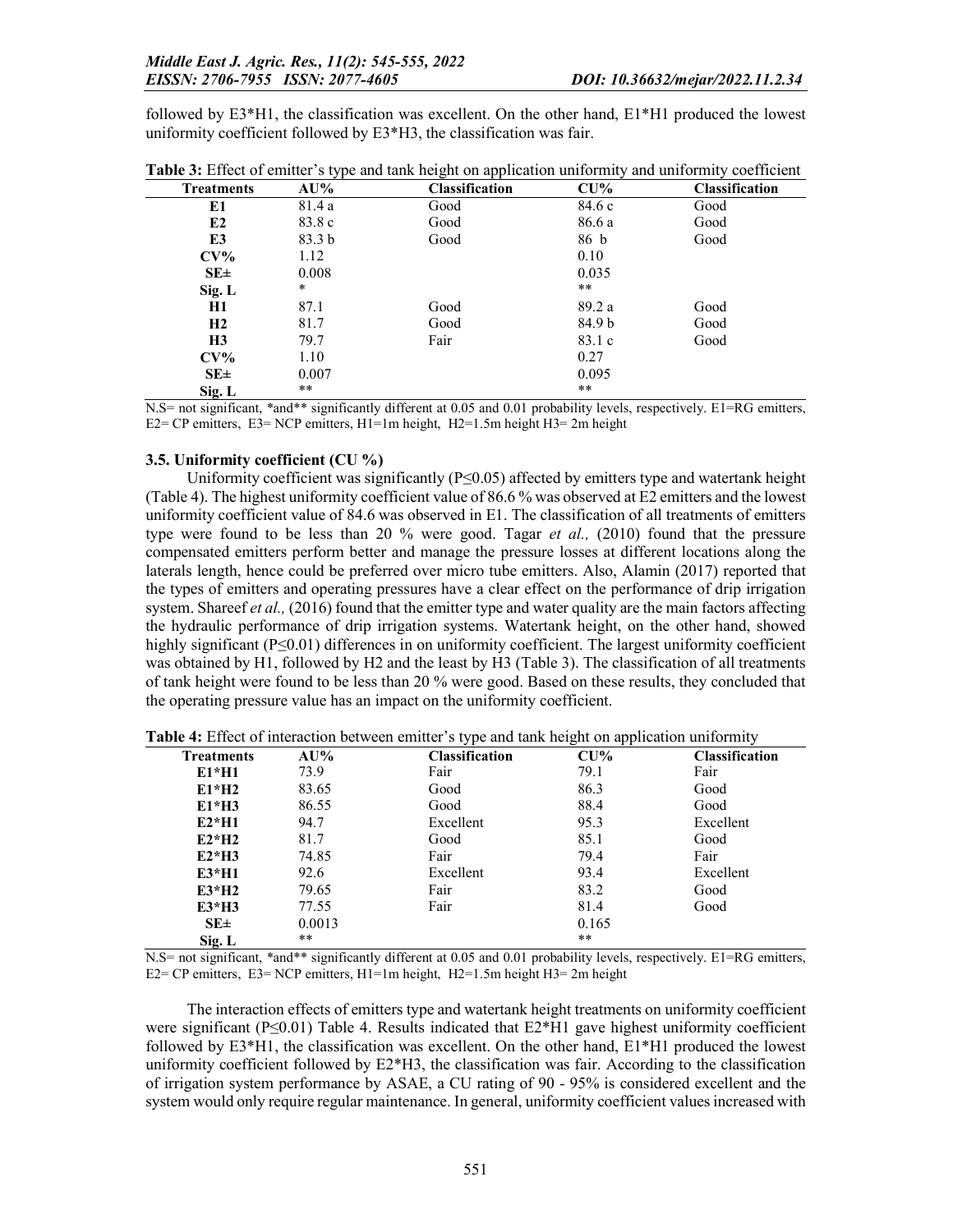increasing tank height (H1) for E1 emitters and decrease in E2 and E3 with increasing tank height H2 and H3. This result is confirmed by Rigve *et al.,* (2018) who indicate that average emitter discharge as well as CU of the system increases with increase in head.

# 3.6. Distribution uniformity (DU %)

Distribution uniformity was significantly  $(P \le 0.05)$  affected by emitters type and watertank height (Table 5). The highest distribution uniformity value of 76.2 % (acceptable) was observed at RG emitters and the lowest distribution uniformity value of 72.5 (Acceptable) was observed in E3. According to the classification of irrigation system performance by ASAE, a distribution uniformity of 85% or greater is considered excellent. In this study, the average of all values of DU% emitters were acceptable. The reduced uniformity coefficient is due to high variation in flow rates. The results also agreed with the results obtained by Bush (2016) who revealed that uniformity of water application in drip irrigation system was significantly suffering from emitter type. Charles (2004) reported that approximately 45% of the non-uniformity was due to pressure differences, 52% was due to "other causes", 1% due to unequal. The effects of tank height on distribution uniformity were significant ( $P \le 0.05$ ). The highest distribution uniformity was obtained by H1, followed by H2 and the least by H3. The classification of tank height H1, H2 and H3 were good, acceptable and poor, respectively.

The interaction effects of emitters type and watertank height treatments on distribution uniformity were significant (P≤0.05) Table 6. Results indicated that  $E2*H1$  gave highest uniformity coefficient followed by E3\*H1, the classification were excellent and good, respectivly. On the other hand, E2\*H3 gave the lowest distribution uniformity followed by E3\*H3, the classification were poor.Similar results were also obtained by Sharu and Ab Razak (2020) who found that slope is one of the factors that afects the uniformity of water distribution.

### 3.7. Statistical uniformity (Us %)

The statistical uniformity was significantly ( $P \le 0.05$ ) affected by the emitters type and watertank height (Table 5). It shows the statistical uniformity for emitters type fell within the a good range as specified by Michael (1978). The effects of tank height on statistical uniformity were highly significant  $(P \le 0.01)$ .

| <b>Treatments</b> | $DU\%$            | <b>Classification</b> | Us%               | <b>Classification</b> |
|-------------------|-------------------|-----------------------|-------------------|-----------------------|
| E1                | 76.2 a            | Acceptable            | 80.9c             | Good                  |
| E <sub>2</sub>    | 72.7 b            | Acceptable            | 83.3 a            | Good                  |
| E3                | 72.5 <sub>b</sub> | Acceptable            | 82.8 <sub>b</sub> | Good                  |
| $CV\%$            | 0.29              |                       | 0.23              |                       |
| $SE\pm$           | 0.087             |                       | 0.076             |                       |
| Sig. L            | **                |                       | **                |                       |
| H1                | 85 a              | Good                  | 86.6 a            | Good                  |
| H2                | 70.8 <sub>b</sub> | Acceptable            | 81.2 b            | Good                  |
| H <sub>3</sub>    | 65.5c             | Poor                  | 79.2 c            | Acceptable            |
| $CV\%$            | 0.31              |                       | 0.20              |                       |
| $SE\pm$           | 0.131             |                       | 0.069             |                       |
| Sig. L            | **                |                       | $***$             |                       |

Table 5: Effect of emitter's type and tank height on distribution uniformity and statistical uniformity

N.S= not significant, \*and\*\* significantly different at 0.05 and 0.01 probability levels, respectively. E1=RG emitters, E2= CP emitters, E3= NCP emitters, H1=1m height, H2=1.5m height H3= 2m height

The highest statistical uniformity was obtained by H1, followed by H2 and the least by H3. The classification of statistical uniformity of tank height H1, H2 and H3 were good, good and acceptable, respectively. These results were within those obtained by Ali and Akbar (2014) in Pakistan it is between 82.8 to 100%. Zamaniyan (2014) reported that performance of micro irrigation systems in Iran is low and poor, the average distribution uniformity, statistical uniformity, and coefficient of variation values in different sites were 52.8, 61.3, and 38.2%, respectively. Most frequent problems detected in irrigation units were: inadequate working pressure and emitters clogging.

The interaction effects of emitters type and watertank height treatments on statistical uniformity were highly  $(P \le 0.01)$  significant (Table 6). Results indicated that  $E2*H1$  gave highest statistical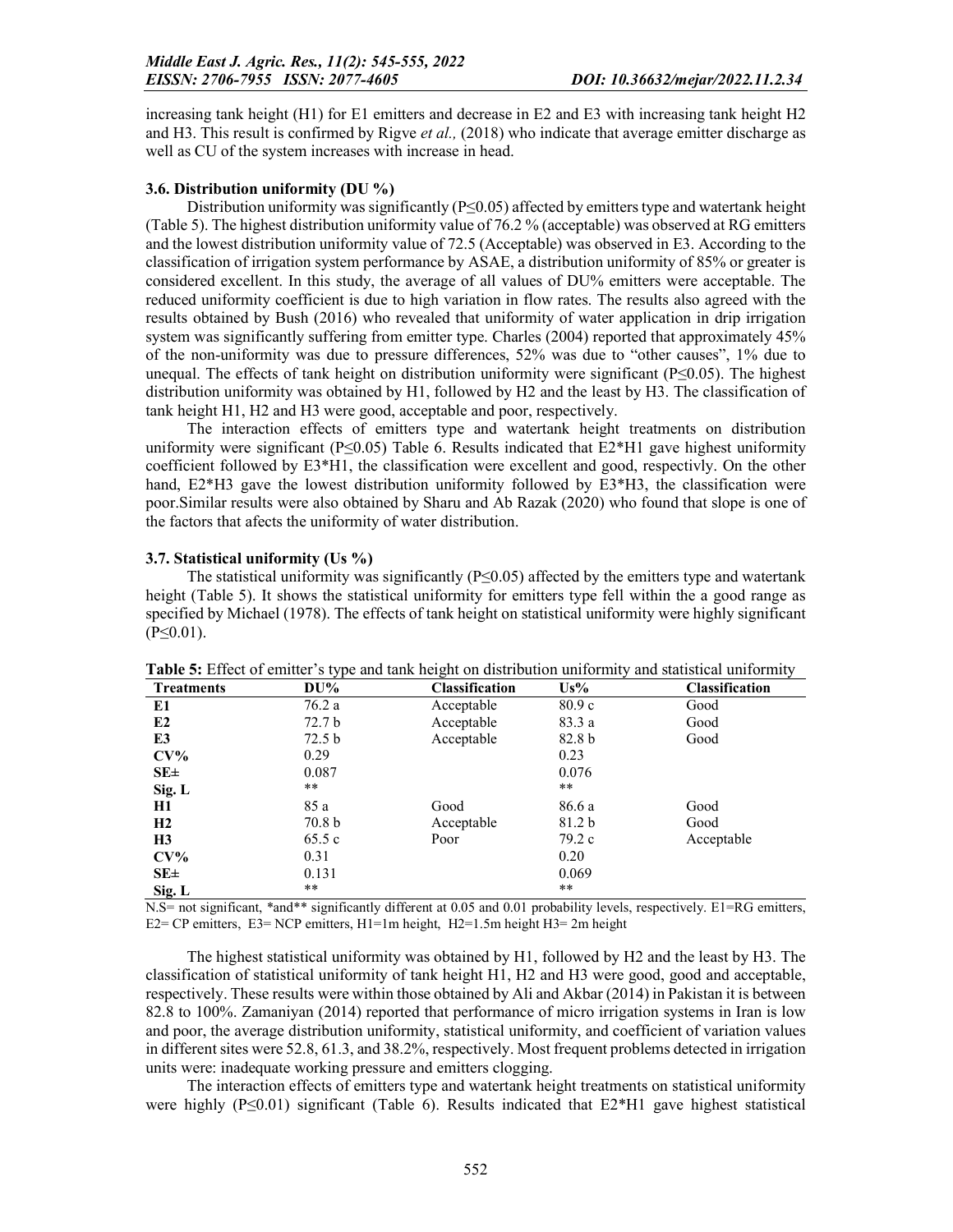uniformity followed by  $E3*H1$ , the classification were excellent. On the other hand,  $E1*H1$  gave the lowest statistical uniformity followed by E2\*H3, the classification were acceptable. These results support by the findings of Sharu and Ab Razak (2020).

| <b>Treatments</b> | $DU\%$ | <b>Classification</b> | $Us\%$ | <b>Classification</b> |
|-------------------|--------|-----------------------|--------|-----------------------|
| $E1*H1$           | 75.4   | Acceptable            | 73.4   | Acceptable            |
| $E1*H2$           | 74.1   | Acceptable            | 83.2   | Good                  |
| $E1*H3$           | 79.1   | Acceptable            | 86.1   | Good                  |
| $E2*H1$           | 91.4   | Excellent             | 94.2   | Excellent             |
| $E2*H2$           | 70.5   | Acceptable            | 81.2   | Good                  |
| $E2*H3$           | 56.2   | Poor                  | 74.4   | Acceptable            |
| $E3*H1$           | 88.3   | Good                  | 92.1   | Excellent             |
| $E3*H2$           | 68     | Poor                  | 79.2   | Acceptable            |
| $E3*H3$           | 61     | Poor                  | 77.1   | Acceptable            |
| $SE \pm$          | 0.161  |                       | 0.119  |                       |
| Sig. L            | **     |                       | **     |                       |

Table 6: Effect of interaction between emitter's type and tank hieght on distribution uniformity and statistical uniformity

N.S= not significant, \*and\*\* significantly different at 0.05 and 0.01 probability levels, respectively. E1=RG emitters, E2= CP emitters, E3= NCP emitters, H1=1m height, H2=1.5m height H3= 2m height

### 4. Conclusion

The highest discharge value was obtained by E2H3 emitter, followed by E3H3 the least by E1H3. Highest CV%value was obtained by E1H1 emitter, followed by E2H3 it consider acceptable while the least by E1H1 and E2H3 it consider excellent. The highest results of AU% value was obtained by E2H1 emitter, followed by E3H1 it consider excellent, similar results and classification obtained by CU% , DU% and Us% while the least of AU% and CU% was obtained by E1H1and E2H3 it consider fair. The lowest values of DU% and Us% were obtained by E2H3 and E3H3 it consider acceptable.

### 5. Recommendations

From the results obtained and conclusions drawn from this study the following recommendations can be made:

- 1. It is more efficient to use high compensating pressure (CP) types of emitters in drip irrigation systems especially under 1m tank height than the other type of emitters.
- 2. The performance of pressure compensating and non-pressure compensating emitters should be tested under field conditions in large systems.

# **References**

- Alhilo, A.S., 1996. Water Management in the University of Gezira Farm. M.Sc. Thesis, University of Gezira, Sudan.
- Ali, A., G.D. Khan and F. Akbar, 2014. Performance Assessment of Existing Drips Irrigation Systems' Parameters (Uniformity, Efficiency and Adequacy Degree Installed In Selected Sites of Peshawar Valley. Innovative Systems Design and Engineering. ISSN 2222-1727 (Paper) ISSN 2222-2871 (Online). 5(4).
- Ali, M.H. and M.S.U. Talukder, 2008. Increasing water productivity in crop production A synthesis. Agricultural Water Management, 95: 1201-1213.
- ASAE, 2003. Field evaluation of micro irrigation systems. EP458. American Society of Agricultural Engineers, St. Joseph, 760−765.
- Asif, M., C. Islam-ul-haq, A.G. Mangrio, N. Mustafa and B. Iqbal, 2015. Analysis of application uniformity and pressure variation of microtube emitter of trickle irrigation system. Net Journal of Agricultural Science, 3(1): 14–22.
- Bralts, V.F. and C.D. Kesner, 1983. Drip irrigation field uniformity estimation. Transactions of the ASAE 26(5):1369- 1374.
- Burt, C.M. and S.W. Styles, 2007. Drip and Micro Irrigation Design and Management for Trees, Vines, and Field Crops. Practice plus Theory. 4th Edition. ISBN 978-0-9643634-4-1. 396 p.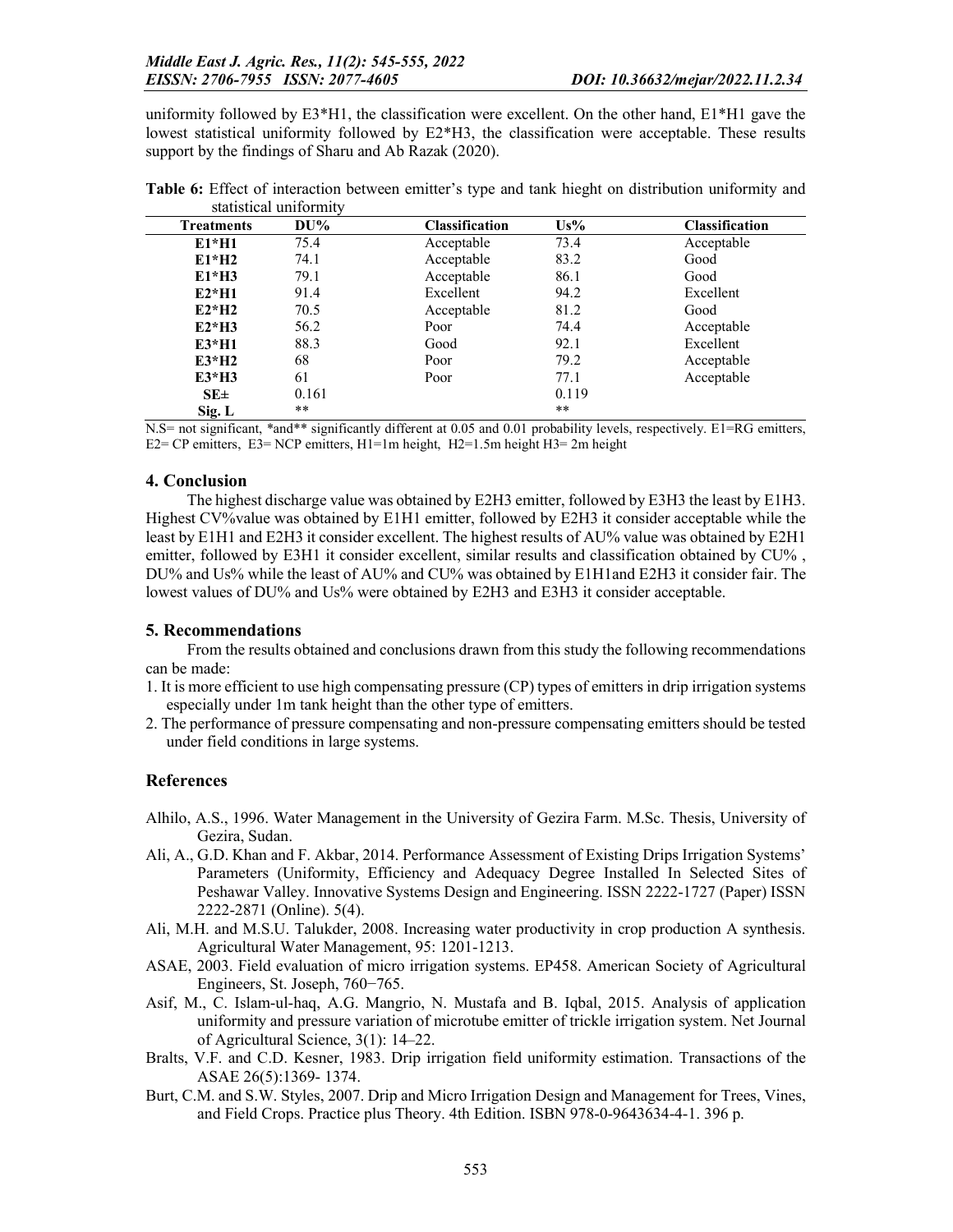- Bush, A., A.M. Elamin, A.B. Ali, and L. Hong, 2016. Effect of different operating pressures on the hydraulic performance of drip irrigation system in Khartoum State conditions. Journal of Environmental and Agricultural Sciences, 6: 64-68.
- Christiansen, J.E., 1942. Irrigation by Sprinkling University of California Agriculture Experiment Station Bulletin 670. Davis CA., 124.
- Elamin, A.W.M., A.M. Abd Eldaiam, N.A. Abdalla, and M.E. Hussain, 2017. "Hydraulic performance of drip irrigation system under different emitter types, and operating pressures using treated wastewater at Khartoum state", International Journal of Development and Sustainability, 6 (9):1086-1095.
- Guguloth, P., 2016. Hydraulic performance evaluation of drip irrigation system for cabbage (Brassica oleracea L). M.Sc Thesis. Professor Jaya Shankar Telangana State Agricultural University.
- Halil, K., E. Dogan, S. Demir and S. Yaslin, 2004. Determination of Hydraulic Performance of Trickle Irrigation Emitters used in Irrigation Systems in the Harran Plain. IOSR Journal of Agriculture and Veterinary Science (IOSR-JAVS). ISSN: 2319-2380, ISBN: 2319-2372, 2(1): 15-20. www.iosrjournals.org.
- Hanson, B. and D. May, 2007. The Effect of drip line placement on yield and quality of drip-irrigated processing Tomatoes. Irrigation and Drainage System. (21): 109-118.
- Hezarjaribi, A., A.A. Dehghani, M. Meftah Helghi and A. Kiani, 2008. Hydraulic performance of Various Trickle Irrigation Emitters. Journal of Agronomy, 7 (3): 265-271. ISSN 1812-5379. Asian Network for Scientific Information.
- Hisham, M. M.A., A.W. Salad and Y.H. Dldom, 2020. Hydraulic Performance of Three Types of Imported Emitters Used in Drip Irrigation Systems in Sudan. SUST Journal of Agricultural and Veterinary Sciences (SJAVS) 21(2).
- Jack, K. and D.B. Ron, 1990. sprinkle and trickle irrigation. Springer Science+Business Media, LLC. Library of Congress Cataloging-in-Publication Data.
- Jusoh, M.F., A. Nurhayatie, M.F. Abdul Muttalib and A. Katimon, 2020. Performance Evaluation of Drip Irrigation System and Water Productivity (WP) of Rock Melon Grown inside Netted Rain House Shelter. 2nd International Conference on Tropical Resources and Sustainable Sciences.IOP Conf. Series: Earth and Environmental Science 549 (2020) 012094
- Keller, J. and R.D. Bliesner, 1990. Sprinkle and trickle irrigation.Van Nostrand Reinhold, New York. 427-602.
- Keller, J. and D. Karmeli, 1974. Trickle irrigation design parameters. Transaction of the ASAE. 7: 678- 684.
- Koegelenberg, F.H., F.B. Reinders, A.S. van Niekerk, R. van Niekerk and W.J. Uys, 2003. Performance of surface drip irrigation systems under field conditions. ARC-institute for agricultural engineering.Water Research Commission, 2003. WRC Report No.1036/1/02. ISBN No. 1- 86845-973-X.
- Manisha, J.S. and M.P. Tripathi, 2015. Studies on hydraulic performance of drip irrigation system under different operating pressure. International Journal of Applied Engineering and Technology ISSN: 2277-212X (Online). An Open Access, Online International Journal Available at http://www.cibtech.org/jet.htm 2015, 5 (2): 58-63.
- Merriam, J.L. and J. Keller, 1978. Farm irrigation system evaluation: A guide for management. Logan: Agricultural and irrigation engineering department, Utah State University, 120 – 130.
- Michael, A.M., 1978. Irrigation: Theory and practices. Vikas publishing house. PVT. LT. New Delhi, India.
- Mirjat, M.S., M.U. Mirjat and F.A. Chandio, 2010. Water distribution pattern, discharge uniformity and application efficiency of locally made emitters used in a trickle subunit. Pakistan Journal of Agricultural. Agriculture Engineering. Veterinary. Sciences, 26 (1): 1-15.
- Mofoke, A.L.E., J.K. Adewumi, O.J. Mudiare, and A.A. Ramahan, 2004. Design, construction and evaluation of an affordable continuous – flow drip irrigation system. Journal of Applied Irrigation Science, 39(2): 253-269.
- MohamedNour, M.M., A.E. Mohamed, A.M. Abdellah and H.I. Elnazeer, 2017. Assessment of Field Performance of Three Types of Non-Pressure Compensating Drip Irrigation Emitters. Journal of Multidisciplinary Engineering Science and Technology (JMEST) ISSN: 2458-9403, 4 (3).